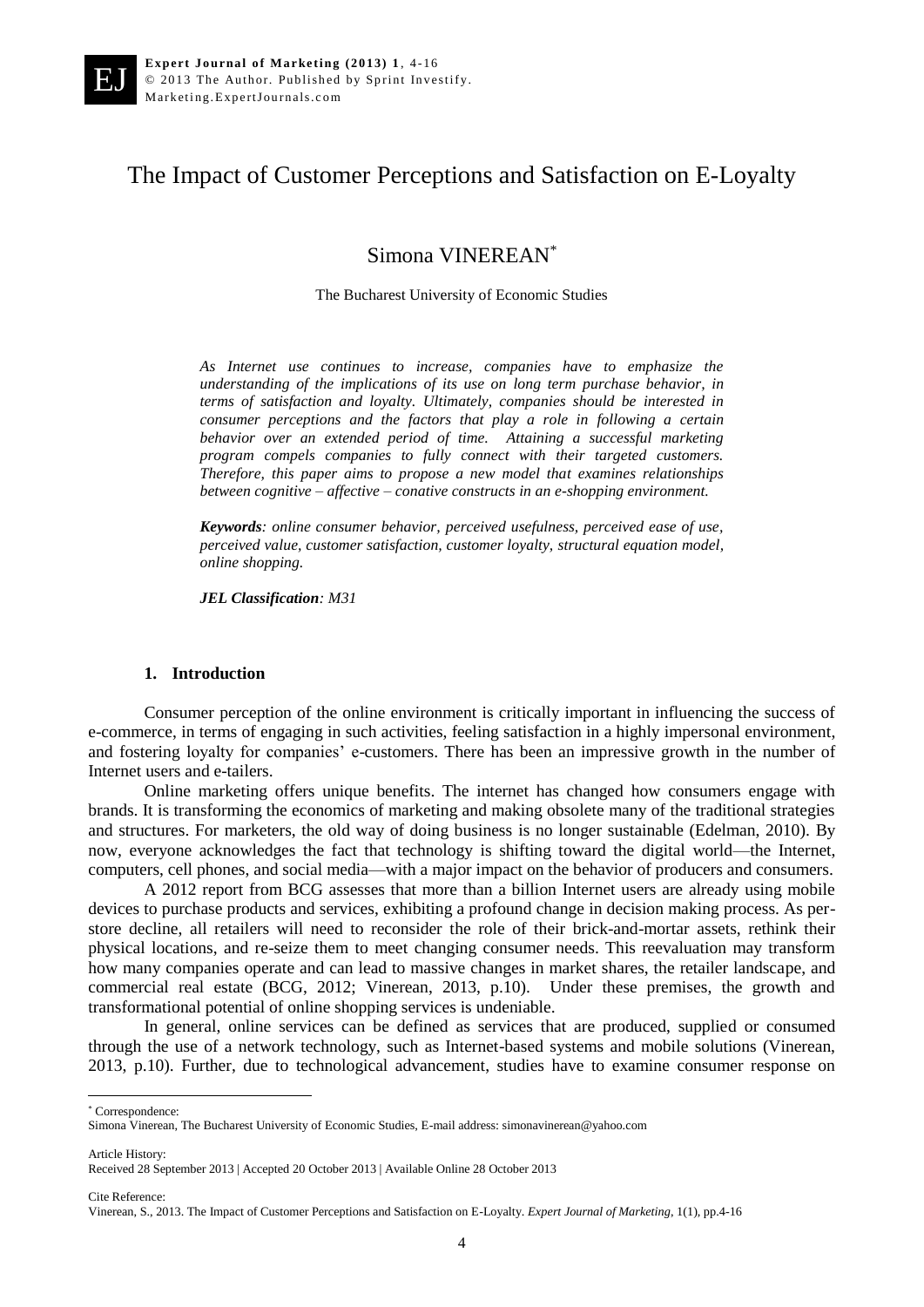online services and how they have the potential to affect future online consumer behavior, in terms of searching, evaluating, purchasing, consuming, and re-buying or disposing of products and services. Thus, marketers have to revolutionize consider online consumer behavior, as new questions arise regarding the buying process. For example, how do customers perceive online shopping? How do perceive usefulness and perceived value influence online satisfaction of customers? How strong is the relationship between satisfaction and loyalty in an e-setting? This paper seeks to address these questions, by focusing on constructs of loyalty and satisfaction and considering the role of perceived usefulness, perceived ease of use, and perceived value in an online context.

With this research we provide insights to the online marketing and online consumer behavior literature, in general, and to promoting a new model on developing and enhancing e-loyalty, in particular. The present research is interesting for both academics and online marketing practitioners.

This paper provides a literature review of the five concepts that will be included in this new model, and continues with a primary research. The aim of this research is to empirically investigate how to create loyalty based on a cognitive-affective-conative framework for online shopping behavior. Finally, in the last section of the paper, we provide the contributions of the research, the managerial implications, and limitations of the research.

# **2. Literature Review and Conceptual Framework**

#### **2.1. Perceived Usefulness**

In terms of studying consumer behavior in an online environment, the technology acceptance model (TAM) (Davis et al., 1989, pp.982--1002) is highly used. TAM is adapted from the theory of reasoned action (TRA) and its main objective is to provide a better understanding of the determinants of information technology acceptance in general; however it can be adjusted to explain e-commerce acceptance, in particular. The technology acceptance model (Davis et al., 1989, pp.982--1002) originally suggested that two beliefs- perceived usefulness and perceived ease of use - are instrumental in explaining the variance in users' intentions. Perceived usefulness is defined as "the prospective user's subjective probability that using a specific application system will increase job performance (Davis et al., 1989, p. 985)." Lin (2007) definition of perceived usefulness in virtual communities as users' belief in their ability to obtain information and services, share their experiences with others, and enhance their performance in information exchange.

# **2.2. Perceived Ease of Use**

The other important variable of TAM with impact on understanding the acceptance of e-commerce is perceived ease of use. This variable refers to "the degree to which the prospective user expects the target system to be free of effort (Davis et al., 1989, p. 985)." In other words, perceived ease of use is dictated by what the system can do and what it allows its customers to do, i.e., the capabilities embedded in the e-service technology.

# **2.3. Perceived Value**

Holbrook (1994, p.22) proclaimed that customer value represents 'the fundamental basis for all marketing activity'. Perceived value represents the difference between the benefits a customer receives from a company and the associated costs a customer encounters. Perceived costs can include the obvious monetary sacrifice, but also nonmonetary costs such as time, energy, stress. In the case of online shopping, a successful shopping experience can be determined by the value of overall e-store performance, the value of the time spent shopping, the value of the product price and the effort involved in shopping (Sirdeshmukh et al., 2002, pp. 15--37). Also, in terms of online perceived value, Chen (2012, pp.202--210) proposed that it refers to the overall evaluation of the extrinsic cues of the target e-retailer, based on customers' perceptions of what they received and what their input to the shopping experience was (Chen, 2012, pp.202--210).

#### **2.4.Customer Satisfaction**

Previous research have exhibited the existence of two different conceptualizations of customer satisfaction, namely transaction-specific and cumulative (Anderson, 1973, pp. 38--44; Anderson, Fornell, Lehmann, 1994, pp. 53--66; Fornell, 1992, pp. 6--21). The transaction-specific customer satisfaction reflects a post-choice evaluative judgment of a specific purchase occasion (Anderson, 1973, pp. 38--44). In turn, this type of satisfaction may serve as a better predictor of customer loyalty.

In comparison, cumulative customer satisfaction represents an overall evaluation based on the overall experience with the goods and services of a particular firm over time (Oliver, 1980). Some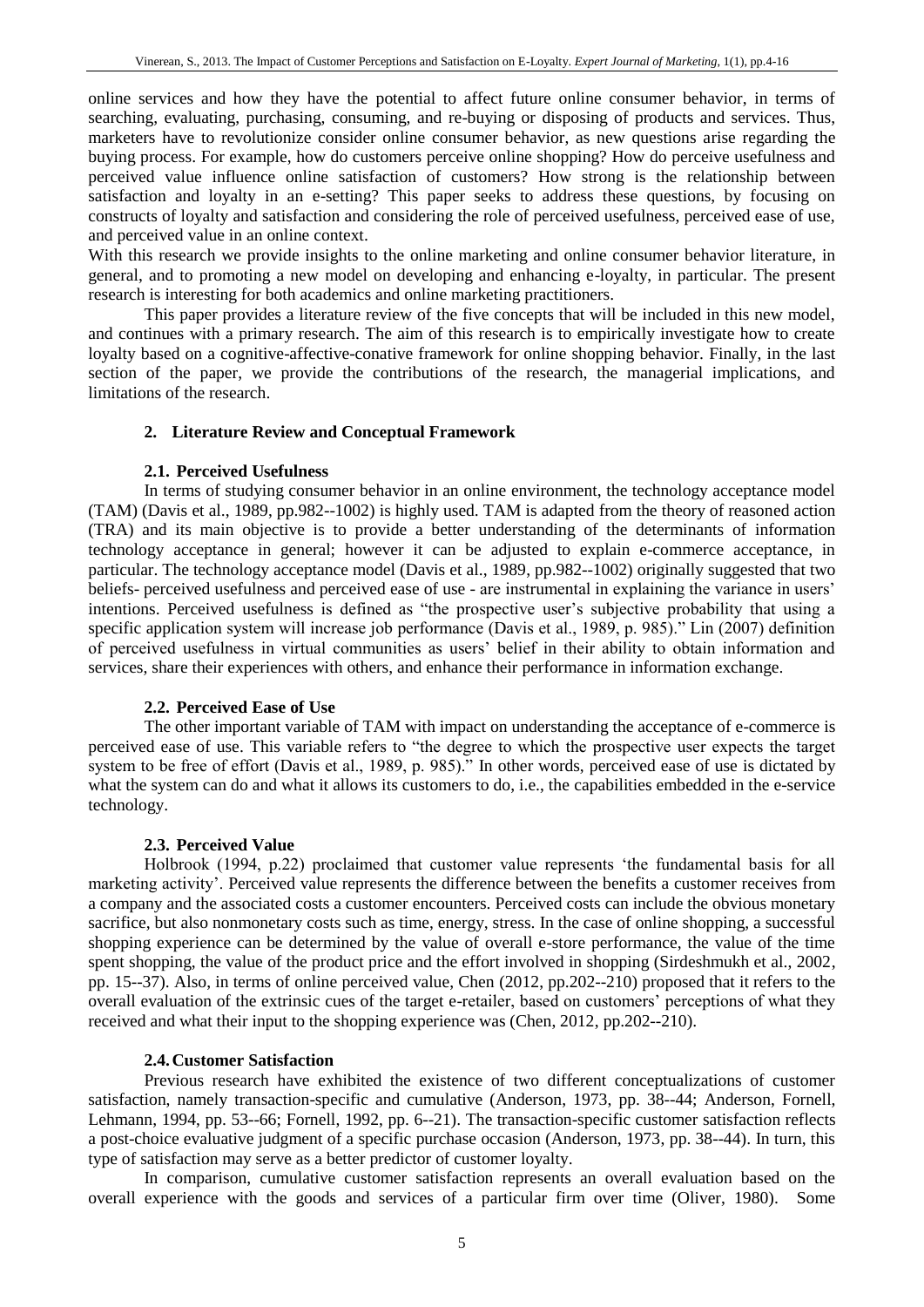researchers (Parasuraman, Zeithaml, and Berry, 1988, pp. 1--40) consider overall satisfaction to be primarily a function of perceived service quality. In an online commercial setting, customer satisfaction represents the contentment of customer regarding their prior purchasing experience with a given e-commerce firm (Anderson and Srinivasan, 2003, pp. 123--138).

In this paper, satisfaction represents a consumer's affective response to an online purchase, following the cumulative conceptualization. Thus, we consider satisfaction as an affective component in the conceptual framework.

# **2.5. Loyalty**

Loyalty represents a crucial concept in marketing that has been the subject of discussion and research over the past 50 years. In terms of an overall accepted definition, loyalty represents a repeated purchase behavior exhibited over a sustained period and driven by a favorable attitude toward the subject (Dick and Basu, 1994, pp. 99--113; Oliver, 1999, pp.33--44), including both attitudinal and behavioral aspects (Casalo, Flavian, and Guinaliu, 2008, pp. 325--345; Jacoby and Chestnut, 1978). Oliver (1999, pp.33--44) expanded this widely accepted idea and defined loyalty as 'a deeply held commitment to re-buy or re-patronize a preferred product or service consistently in the future, despite situational influences and marketing efforts having the potential to cause switching behavior.'

Due to the proliferation of Internet and its increasing impact on marketing, a new form of loyalty started to surface, namely 'e-loyalty'. Loyal customers often will, over time, bring in substantial revenues and demand less time and attention from the firms they patronize. Anderson and Srinivasan (2003, pp. 123-- 138) defined e-loyalty in the context of e-commerce as a customer's favorable attitude toward the e-retailer that leads to repeat buying behavior. Thus, the conceptual framework for loyalty in an online setting is similar to the traditional understanding of this variable, although certain differences arise in terms of econsumer behavior and online marketing. Srinivasan et al (2002, pp. 41--50) identify customization, contact interactivity, cultivation, care, community, choice and character as generating e-loyalty. Chang and Chen's (2009, pp. 2927--2944) study examined e-loyalty in terms of customization, interactivity, convenience, and character.

This paper regards e-loyalty as a favorable attitude for e-commerce that instigates e-customers to repeat their online buying behavior and further recommend certain e-tailers to their peers. Therefore, eloyalty encompasses a conative and action component, by considering the likelihood or tendency of an individual to undertake a particular course of action or behave in a particular manner (re-buying in an online setting or recommending a e-commerce site).

# **3. Research Hypotheses**

# **3.1. Relationship Between Perceived Ease Of Use and Perceived Usefulness**

In this model we will introduce a well-established relationship proposed by Davis in 1986 through his technology acceptance model, set in accordance with the theoretical basis. This relationship is meant to show how perceived ease of use of e-commerce can influence the usefulness consumers may perceived regarding a switch to this new shopping channel, in the context of fostering satisfaction and loyalty in an esetting. Hence, we hypothesize:

H1: Perceived ease of use is positively associated with customers' perceived usefulness of online shopping.

# **3.2. Relationship Between Perceived Usefulness and Perceived Value**

In an online environment, customer perceived value can be defined as the net benefits resulting from a transaction with an online vendor. Especially online, a marketer can increase customer value by offering more benefits (economic, functional or emotional), and consequently by instigating the idea of how useful Internet retailing is for them. More specifically, as a consumer acknowledges that e-shopping has the capability to be used advantageously, he will perceive more value in that specific marketing object. Therefore, this hypothesis seeks to detect a direct relationship between the two constructs:

H2: Perceived usefulness is positively associated with perceived value.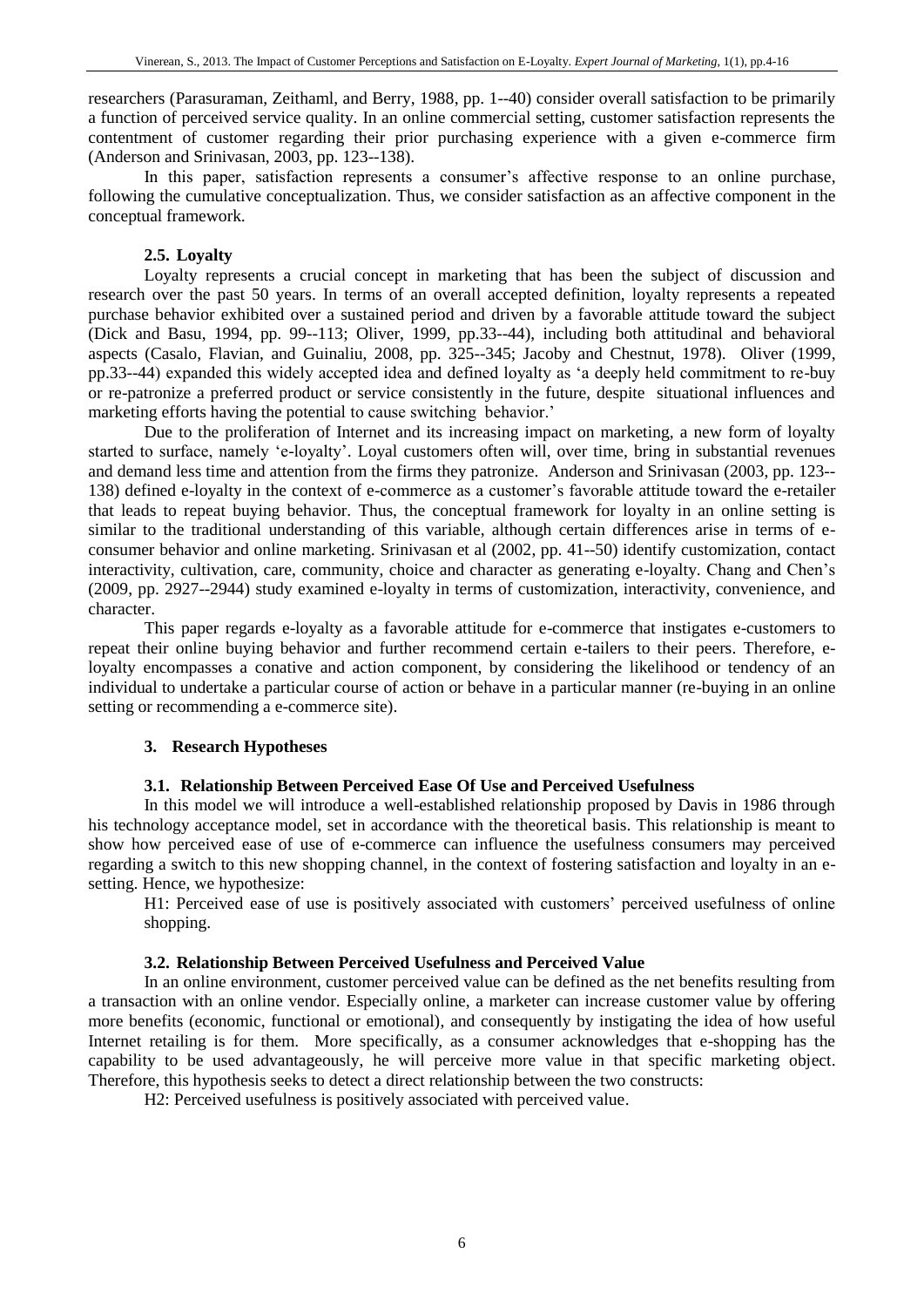# **3.3. Relationships Between Perceived Usefulness and Satisfaction**

Drawing from TAM, perceived usefulness captures the instrumentality of IS use, whereas perceived ease of use taps into the self-efficacy dimension. The Internet is a relatively new form of information technology. If customer perceived ease of use and perceived usefulness of shopping using the Internet does not outweigh customer losses occasioned by factors such as impersonal experiences, technical difficulties, and learning effort, then customers may simply revert their patronage back to traditional channels (Yang and Peterson, 2004, pp. 799--822). This being the case, the perceived usefulness and ease of use of Internet transactions play a pivotal role in customer satisfaction with online services.

Bhattacherjee (2001, pp. 351--370) proposed that because perceived usefulness and ease of use are the primary motivators of IS acceptance, it is plausible that they can also influence subsequent continuance decisions. Nonetheless, several studies empirical tested the relative effects of perceived usefulness and ease of use during pre-acceptance and post-acceptance stages of IS use and found that (1) usefulness has a great impact on attitude during both stages of IS use, and (2) ease of use has an inconsistent effect on attitude in the initial stages, which seems to further subside and become non-significant in later stages (Davis et al.1989, pp.982--1002; Karahanna et al. 1999, pp. 183--213; Bhattacherjee, 2001, pp. 351--370). Therefore, we propose the following hypothesis:

H3: Perceived usefulness is positively associated with consumer satisfaction in an online shopping setting.

#### **3.4. Relationship Between Perceived** *Value* **and Satisfaction**

Woodruff (1997, pp.139–153) argues that perceived value is customer cognition of the nature of relational exchanges with suppliers, and satisfaction reflects customers' overall feeling derived from perceived value. As mentioned earlier, we view perceived value as a cognitive component a customers in an e-setting and satisfaction as an affective construct. Therefore, based on Fishbein and Ajzen's (1975) behavioral model, cognition is significantly influenced by affect. Although there are various studies that examine and empirical test this relationship in a traditional setting (Anderson and Mittal, 2000, pp. 107-- 120), the online environment does not overemphasize this connection only with attitude as a mediator. Thus, it is proposed that:

H4: Perceived value will have a positive influence on online customer satisfaction.

#### **3.5. Relationship Between Satisfaction and Loyalty**

Traditionally, satisfaction has been a main determinant of loyalty (Dick and Basu, 1994, pp. 99-- 113), and similarly online satisfaction can influence e-loyalty. Various studies (Anderson and Srinivasan, 2003, pp. 123--138; Chang and Chen, 2009, pp. 2927--2944) investigated the impact of customer satisfaction on customer loyalty in the context of e-commerce. Loyal customers are not necessarily satisfied customers, but satisfied customers tend to be loyal customers (Fornell, 1992, pp. 6--21). Therefore, e-satisfaction need to be an important objective of online companies in order to develop e-loyalty. Thus, we hypothesize: H5: Customer satisfaction is positively associated with e-loyalty.

The research model in Fig. 1 shows the hypotheses proposed for this new model.



*Figure 1. Research proposed model*

*Note: PEOU = perceived ease of use, PU = perceived usefulness, PV = perceived value, SATIS = online customer satisfaction, LOY = online customer loyalty*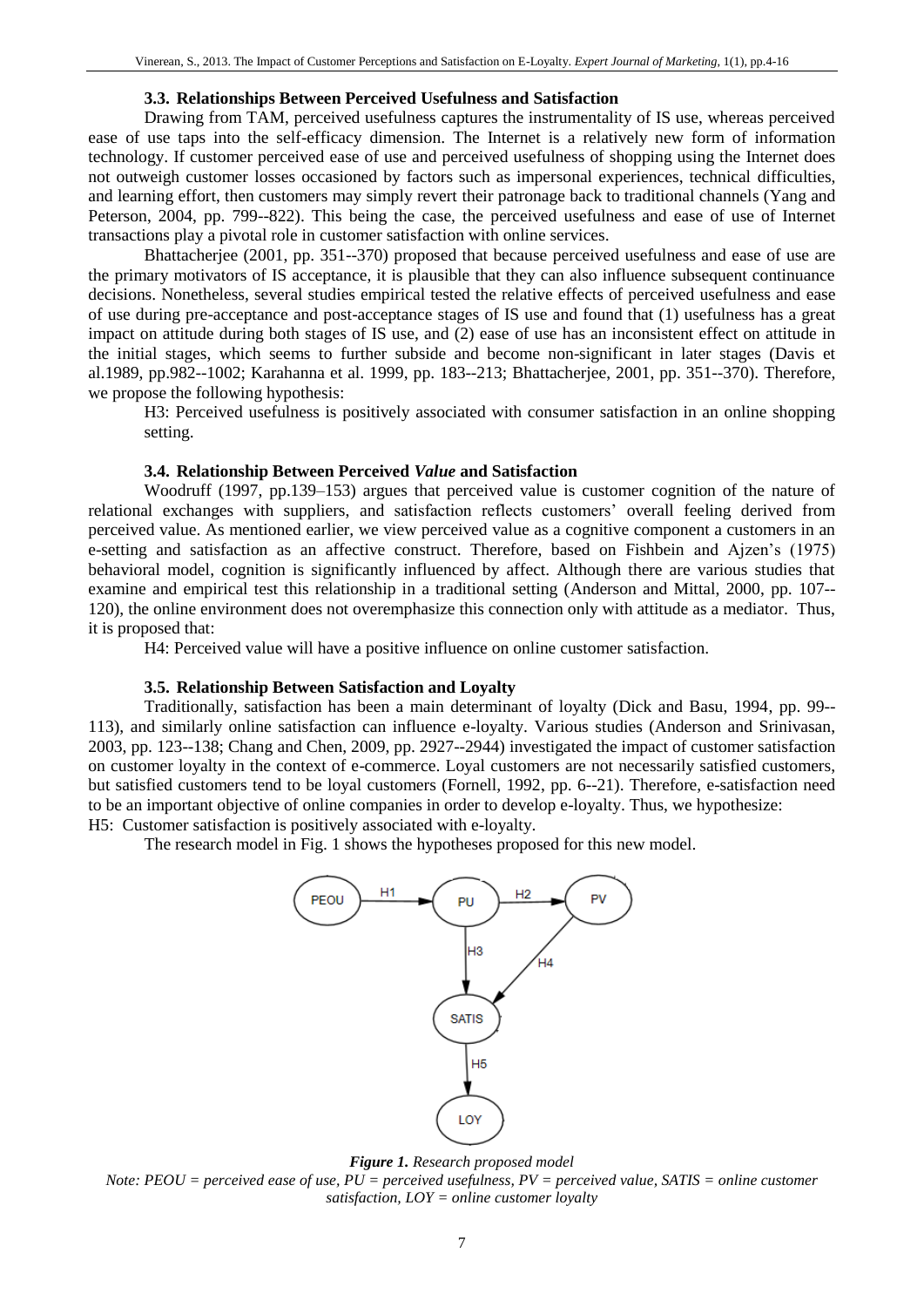# **4. Research Methodology**

# **4.1. Research Context**

The research setting for this paper refers to e-purchasing services, due to their increasing popularity among consumers. An online shopping context was selected because shopping is an information-intensive activity that implies using e-services. Through this research we will propose a new model that will include cognitive –affective – conative constructs in an e-shopping environment.

The investigated and proposed model is based on a quantitative marketing research from primary sources. One of the most important contributions of a marketing research is to define the marketing research problem that requires the provision of marketing solutions (Malhotra and Birks, 2007, p.15). The problem definition for this conducted research is in regard to the developing and enhancing online customer loyalty in relation to online shopping services.

# **4.2. Measurement and Research Instrument**

Five constructs were measured to form this new model. Constructs were measured using multipleitem scales, drawn from pre-validated measured in marketing research and reworded to reflect the context of online shopping. All these dimensions have been previously studied, providing a large pool of existing valid items to use. The participants indicated their agreement with a set of statements using five-point Likert scales (ranging from ''strongly disagree" to ''strongly agree") drawn from previously validated instruments, as shown in Table 1.

Perceived value items were adapted from Sirdeshmukh et al. (2002) with a three-item scale. The scales for perceived usefulness and perceived ease of use were previously used in existing studies on the technology acceptance model (Venkatesh and Davis (2000, pp.186--204); Davis et al., 1989, pp.982--1002). Satisfaction was measured using scale items adapted from Bhattacherjee (2001, pp. 351--370), Zeithaml et al. (2002, pp. 362--375). This scale captured respondents' satisfaction levels along five-point scales anchored between three semantic differential adjective pairs: dreadful / delighted, very dissatisfied / very satisfied, frustrated / contented. Loyalty was measured through five items adapted from Dick and Basu (1994, pp. 99-- 113), Too et al. (2001, pp. 287--319), and Shankar et al. (2002, pp. 317--330). The psychometric properties of the measures are provided in Table 1.

| <b>Dimension</b>               | <i>Dimension</i><br>abbreviation | Measure items                                                                                                                                                                                                                                                                                                                          | Research                                                     |
|--------------------------------|----------------------------------|----------------------------------------------------------------------------------------------------------------------------------------------------------------------------------------------------------------------------------------------------------------------------------------------------------------------------------------|--------------------------------------------------------------|
| Perceived value                | PV                               | PV1: Considering the money I pay for buying<br>products from e-stores, Internet shopping is a good<br>deal.<br>PV2: Considering the effort I make in shopping<br>online, I consider buying products from e-stores to be<br>worthwhile.<br>PV3: For the risk involved in online shopping, I<br>would say internet shopping is of value. | Sirdeshmukh et al.<br>(2002)                                 |
| Perceived usefulness           | PU                               | PU1: I think that online shopping is very useful to<br>my life in general<br>PU2: I think that online shopping is helpful to<br>improve my performance on the internet.<br>PU3: I think that online shopping is helpful to<br>enhance effectiveness of my life.                                                                        | Davis et al. (1989)                                          |
| Perceived<br>of<br>ease<br>use | <b>PEOU</b>                      | PEOU1: I find online shopping<br>clear<br>and<br>understandable<br>PEOU2: I find that online shopping does not require<br>a lot of mental effort<br>PEOU3: I find online shopping easy to use                                                                                                                                          | Venkatesh<br>and<br>Davis<br>(2000);<br>Davis et al. (1989); |
| Satisfaction                   | <b>SATIS</b>                     | SATIS1: My overall satisfaction (e.g. e-store<br>environment, product, service) to online shopping is:<br>Dreadful ----- Delighted (5points)<br>SATIS2: When I consider my experience of online<br>purchasing I am:<br>Very dissatisfied ----- Very satisfied (5 points)                                                               | Bhattacherjee<br>$(2001)$ ; Zeithaml et<br>al(2002);         |

*Table 1. Constructs used in the model*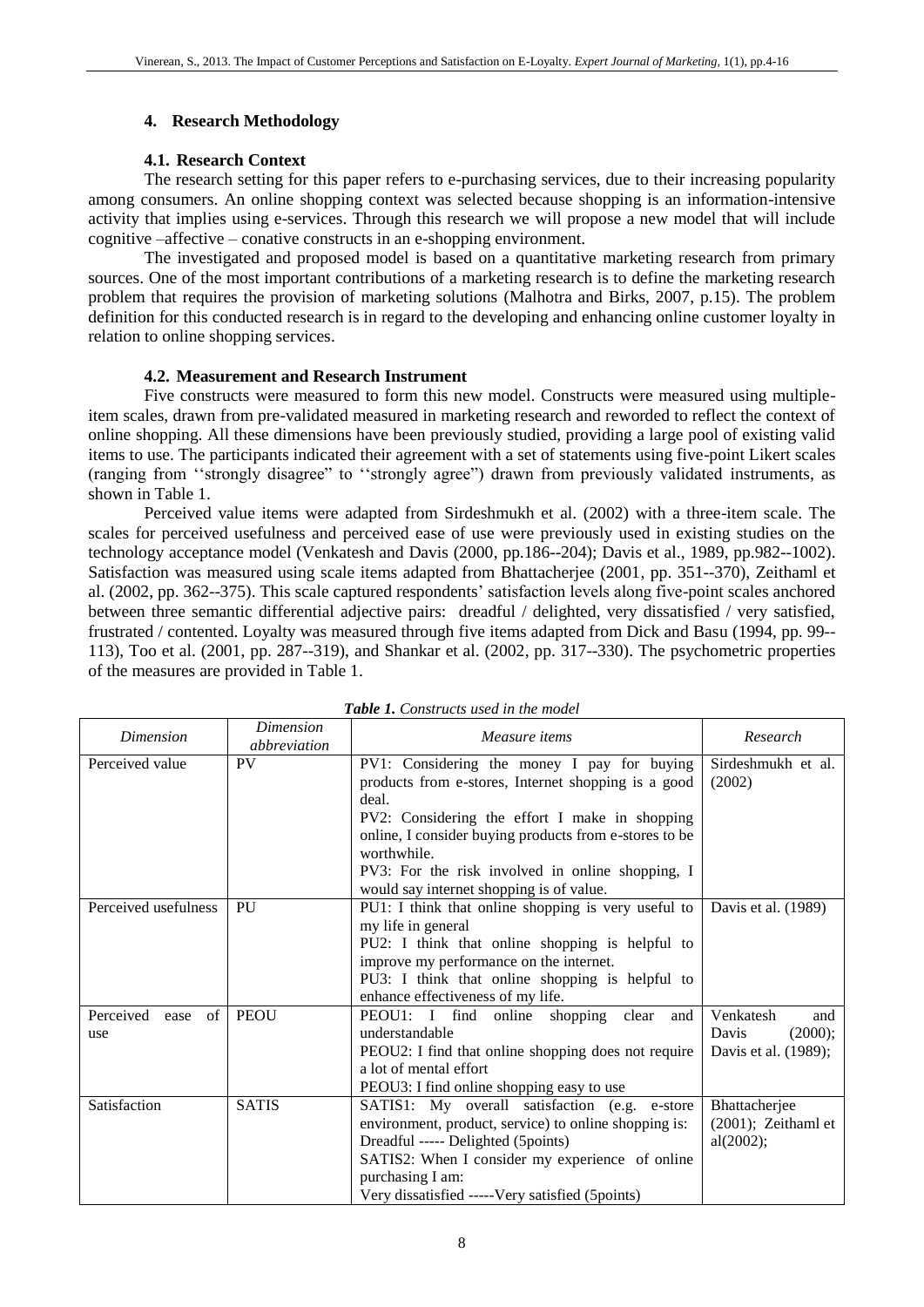| Loyalty | LOY | LOYB1: For me, online shopping is the best            | Dick<br>Basu,<br>and        |
|---------|-----|-------------------------------------------------------|-----------------------------|
|         |     | alternative in my consideration.                      | $(1994)$ :                  |
|         |     | LOYB2: I buy online on a regular basis.               | Too et al. $(2001)$ ;       |
|         |     | LOYB3: The internet stimulates me<br>to buv           | Shankar<br>$\cdot$ et<br>al |
|         |     | repeatedly.                                           | (2002);                     |
|         |     | LOYA1: I would recommend online shopping on           |                             |
|         |     | social media websites (blogs, Facebook, Twitter, and  |                             |
|         |     | others)                                               |                             |
|         |     | LOYA2: I am proud to tell my family and friends       |                             |
|         |     | that I buy products online and from my usual e-store. |                             |

# **4.3. Sample and Data Collection**

In light of the marketing research problem, this research investigates consumers who display online satisfaction and most importantly e-loyalty in an Internet retailing setting. The primary scope of this study is to understand online shopping behavior of consumers who accept this type of e-commerce. A web-based consumer survey was used for the data collection. From January to June 2013, an online survey was posted on various forums devoted to online shopping, and members we invited to support this survey. The study used primary data, namely data originated specifically to address the research problem.

The online survey generated 107 usable questionnaires. Table 2 presents the profile of the respondents, as well as the screening questions which show high levels of experience regarding the use of internet in general, and online shopping in particular.

|                           |                                                                                            | Frequency      | Percentage (%) |
|---------------------------|--------------------------------------------------------------------------------------------|----------------|----------------|
|                           | Male                                                                                       | 38             | 35.5           |
| <b>Sex</b>                | Female                                                                                     | 69             | 64.5           |
|                           | <b>Total</b>                                                                               | 107            | 100.0          |
|                           | Australia                                                                                  | $\overline{7}$ | 6.5            |
|                           | <b>Brazil</b>                                                                              | $\overline{c}$ | 1.9            |
|                           | Denmark                                                                                    | $\overline{3}$ | 2.8            |
|                           | France                                                                                     | 3              | 2.8            |
|                           | Germany                                                                                    | $\overline{7}$ | 6.5            |
|                           | Greece                                                                                     | $\mathbf{1}$   | .9             |
| Country                   | India                                                                                      | 5              | 4.7            |
|                           | Poland                                                                                     | $\mathbf{1}$   | .9             |
|                           | Romania                                                                                    | 21             | 19.6           |
|                           | Spain                                                                                      | $\overline{7}$ | 6.5            |
|                           | <b>UK</b>                                                                                  | 14             | 13.1           |
|                           | <b>USA</b>                                                                                 | 36             | 33.6           |
|                           | <b>Total</b>                                                                               | 107            | 100.0          |
|                           | $18-25$                                                                                    | 74             | 69.2           |
|                           | $26 - 30$                                                                                  | 21             | 19.6           |
| Age                       | $30 - 40$                                                                                  | 6              | 5.6            |
|                           | Over 40s                                                                                   | 6              | 5.6            |
|                           | <b>Total</b>                                                                               | 107            | 100.0          |
|                           | $2 - 3$ years                                                                              | 5              | 4.7            |
|                           | $3 - 4$ years                                                                              | $\mathbf{1}$   | .9             |
| <b>Experience</b><br>with | $4 - 5$ years                                                                              | 4              | 3.7            |
| <b>Internet</b>           | $5 - 6$ years                                                                              | 11             | 10.3           |
|                           | Over 6 years                                                                               | 86             | 80.4           |
|                           | <b>Total</b>                                                                               | 107            | 100.0          |
|                           | I usually just search for information on e-<br>commerce sites, but I never bought anything | $\overline{2}$ | 1.9            |
| <b>Experience</b><br>with | I purchased just once from an web retailer                                                 | 11             | 10.3           |
| online shopping           | I purchased more than once from web retailers                                              | 94             | 87.9           |
|                           | <b>Total</b>                                                                               | 107            | 100.0          |
| Frequency of online       | Once                                                                                       | 16             | 15.0           |

*Table 2. Respondents' profile*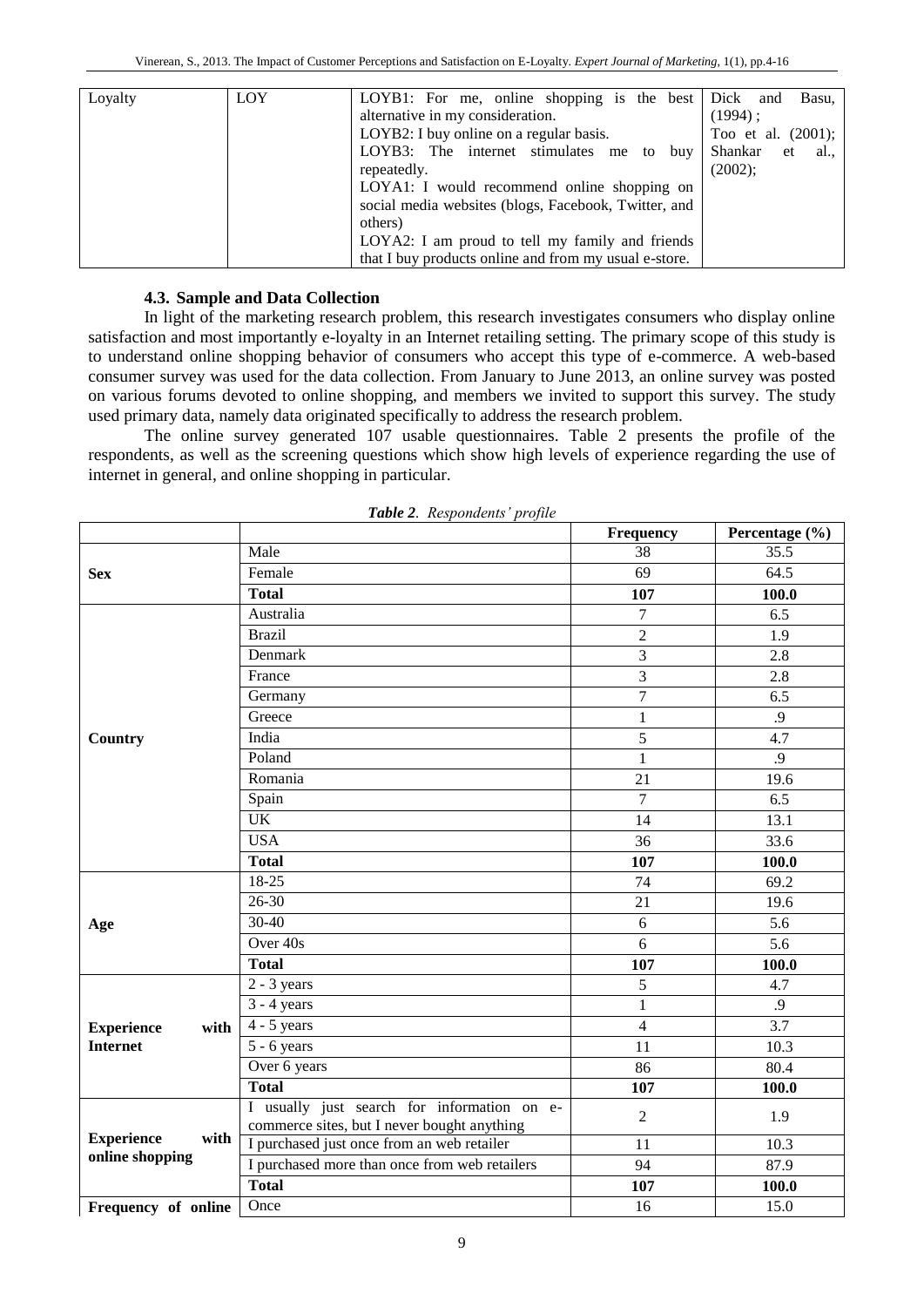| shopping in the last $\vert$ 2 or 3 times |                   |     | 15.9  |
|-------------------------------------------|-------------------|-----|-------|
| year                                      | 4 or 5 times      |     | 29.0  |
|                                           | 6 or 7 times      | 1 O | 15.0  |
|                                           | 7 or 8 times      |     | 7.5   |
|                                           | More than 8 times |     | 17.8  |
|                                           | <b>Total</b>      | 107 | 100.0 |

#### **5. Empirical Analysis and Results**

### **5.1.Exploratory Factor Analysis**

The empirical analysis for this paper started with exploratory factor analysis (EFA), which was used to reduce the number of scales assigned to each elaborated online behavior dimension. EFA was conducted in SPSS, using the Principal Components method, in order to extract the factors. Varimax was used as the rotation method for the analysis; however the rotation only applies when more than one factor is extracted for each dimension and this was not the case for this paper. As a clustering criterion, the Schwartz's Bayesian Criterion (BIC) was used.

Additionally, we used the Kaiser-Meyer-Olkin Measure of Sampling Adequacy (KMO) in order to examine the appropriateness of factor analysis. High values (between 0.5 and 1.0) indicate that the factor is relevant. The psychometric properties of the measures developed in the questionnaire are presented in Table 2, and the results for the exploratory factor analysis are shown in Table 3.

The scales were checked for internal consistency and reliability through Cronbach's alpha. This step validates the scales for EFA and future analysis. Reliability is identified by Cronbach's alpha with a minimum of 0.70 (Cronbach, 1970). As shown in Table 3 all values were above the recommended level of 0.7, with values that vary from 0.737 to 0.802.

| Dimension                           | <i>Items</i>      | Average | <i>Standard</i> | Factor  | Eigenvalue | $\%$<br>$\sigma f$ | KMO   | Cronbach's |
|-------------------------------------|-------------------|---------|-----------------|---------|------------|--------------------|-------|------------|
|                                     |                   |         | deviation       | loading |            | Variance           |       | alpha      |
| Perceived                           | PV1               | 3.91    | 1.051           | 0.881   | 1.970      | 78.666             | 0.660 | 0.737      |
| value                               | PV <sub>2</sub>   | 3.82    | 1.071           | 0.879   |            |                    |       |            |
| (PV)                                | PV3               | 3.34    | 0.879           | 0.749   |            |                    |       |            |
| Perceived                           | PU <sub>1</sub>   | 3,87    | 0,982           | 0,864   | 2,151      | 71,683             | 0,704 | 0,802      |
| usefulness                          | PU <sub>2</sub>   | 3,21    | 1,026           | 0,817   |            |                    |       |            |
| (PU)                                | PU <sub>3</sub>   | 3,50    | 1,004           | 0,858   |            |                    |       |            |
| Perceived                           | PEOU1             | 3,84    | 0,859           | 0,773   | 1,840      | 71,343             | 0,750 | 0,774      |
| ease of use                         | PEOU <sub>2</sub> | 3,55    | 1,135           | 0,747   |            |                    |       |            |
| (PEOU)                              | PEOU <sub>3</sub> | 4,01    | 0,837           | 0,828   |            |                    |       |            |
| Satisfaction                        | SATIS1            | 3.97    | 0.444           | 0.832   | 2.680      | 89.302             | 0.794 | 0.814      |
| (SATIS)                             | SATIS2            | 3.98    | 0.713           | 0.910   |            |                    |       |            |
|                                     | SATIS3            | 3.97    | 0.806           | 0.887   |            |                    |       |            |
| Loyalty<br>$\overline{\phantom{m}}$ | LOYA1             | 3.36    | 1.261           | 0.878   | 3.230      | 74.601             | 0.711 | 0.743      |
| (LOY)                               | LOY <sub>2</sub>  | 3.45    | 1.215           | 0.889   |            |                    |       |            |
|                                     | LOY3              | 3.71    | 1.037           | 0.763   |            |                    |       |            |
|                                     | LOY4              | 3.65    | 1.029           | 0.846   |            |                    |       |            |
|                                     | LOY5              | 3.21    | 1.227           | 0.890   |            |                    |       |            |

*Table 3. Descriptive Statistics and EFA Results*

For this newly proposed model, one factor was extracted for all the dimensions studied. The criteria used to identify and interpret the factors was that each element should have a factor loading greater than 0.7 and Eigenvalues greater than 1 (Field, 2005, p.389-395). Also, the eligibility of the factors can also be observed in terms of the variance explained by each resulted factor, as the variation exceeds 70%. The validity of the factors can also be noticed in terms of the Kaiser-Meyer-Olkin test with values greater than 0.5, in a range from 0.660 to 0.794.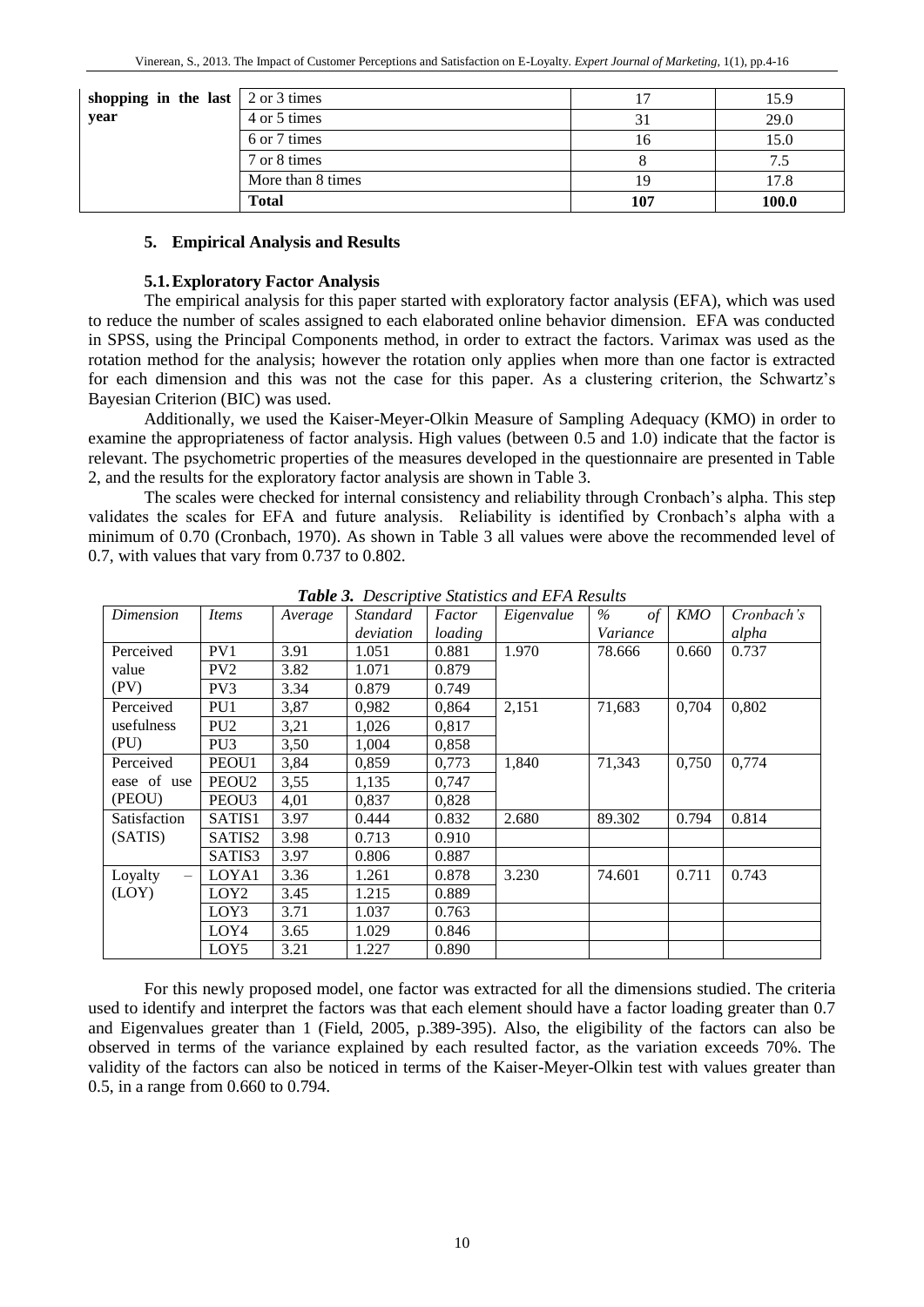#### **5.2.Confirmatory Factor Analysis**

The collected data were tested for reliability and validity using confirmatory factor analysis (CFA). The model included 12 items that described five latent constructs: perceived value, customer satisfaction, perceived usefulness, perceived ease of use, and customer loyalty.

The CFA implies that all five dimensions covary with each other, as each dimension consists of its observed scale items. We used the maximum likelihood estimate and the modification indices technique in AMOS; that exhibited a small number of covariances of the residues for loyalty and perceived ease of use, which were taken into consideration in order to improve the model. The CFA model generated in order to explain loyalty, a conative construct, in terms of affective (customer satisfaction) and cognitive elements (perceived value, perceived usefulness, perceived ease of use) met Hu and Bentler's (1999, pp.1--55) recommended values in order to demonstrate a satisfactory fit:  $\chi^2$  = 309.616, df=63, p=0.001,  $\chi^2$ /df = 3.915,  $GFI = 0.921$ ,  $NFI = 0.912$ ,  $RFI = 0.909$ ,  $CFI = 0.916$ ,  $RMSEA = 0.081$ ,  $AGFI = 0.843$ .

In order to measure the reliability of the CFA, the constructs of the research model were evaluated in terms of convergent validity, and discriminant validity of the theoretical constructs of this research in order to rate the evaluation model (Vinerean, 2013, p.13).

Reliability was examined in terms of the composite reliability values (CR) (Vinerean, 2013, p.38). The reliability requirement is met if all values pass an acceptable level of 0.6 (Bagozzi et al., 1991, pp. 421-- 458) or 0.7 (Gefen et al., 2000, pp.1--77). Most of the values met both acceptable levels, however, the CR value of 0.693 for perceived ease of use met only the level proposed by Bagozzi et al. (1991, pp. 421--458), although the value was close to Gefen et al.'s level. The other values range from 0.783 to 0.865 (Table 4).

*Convergent validity* represents the extent to which a measure is correlated with other constructs in a single variable measurement. Convergent validity was assessed for the measuring scales by using two criteria suggested by Fornell and Larcker (1981): (1) the loading factors of the confirmatory model should be significant and greater than 0.7; (2) the average variance extracted (AVE) for each variable should exceed the variance due to the measurement error of the constructs (namely, it should surpass a minimum level of 0.5) (Vinerean, 2013, p.38). In terms of the first condition, the loadings of one component (PEOU2) did not subscribe to the 0.7 threshold and it was removed from further analysis, namely structural equation model. The second condition was achieved for all of the model's variables observed in Table 4 with values between 0.535 and 0.694, proving the convergence validity of the CFA.

*Discriminant validity* assesses the extent to which a concept and its indicators differ from another concept and its related indicators (Bagozzi et al., 1991, pp. 421--458). Discriminant validity was evaluated by using the criteria recommended by Fornell and Larcker (1981, pp. 39--50), namely that the square root of the average variance extracted should exceed the correlation shared by a particular latent variable model and the other constructs of the model. In addition, in order to ensure discriminant validity, Hair et al. (1998) suggested that the correlation coefficients between the constructs should be less than 0.9 in order to display discriminant validity and be considered acceptable in a particular CFA (Vinerean, 2013, p.38). Table 4 presents the correlations between the constructs and the square root of AVE is displayed on the diagonal of the table. These research variables have discriminate validity.

| Latent       |           |            |       | <b>Correlations between factors</b> |       |              |             |  |
|--------------|-----------|------------|-------|-------------------------------------|-------|--------------|-------------|--|
| constructs   | <b>CR</b> | <b>AVE</b> | LOY   | PU                                  | PV    | <b>SATIS</b> | <b>PEOU</b> |  |
| LOY          | 0.865     | 0.562      | 0.750 |                                     |       |              |             |  |
| PU           | 0.783     | 0.564      | 0.610 | 0.751                               |       |              |             |  |
| PV           | 0.819     | 0.694      | 0.132 | 0.512                               | 0.833 |              |             |  |
| <b>SATIS</b> | 0.807     | 0.676      | 0.743 | 0.599                               | 0.535 | 0.822        |             |  |
| <b>PEOU</b>  | 0.693     | 0.535      | 0.505 | 0.729                               | 0.629 | 0.718        | 0.731       |  |

*Table 4. Confirmatory factor analysis results*

*Note: CR= Composite Reliability values, AVE = Average Variance Extracted; The diagonal values (in bold) are the*  square root of AVE (AVE =  $\sum L_i^2$  / ( $\sum L_i^2$  +  $\sum Var(E_i)$ ))

The confirmatory factor analysis for the study of model that consists of cognitive  $-$  affective  $$ conation constructs that explain online shopping behavior has been established as acceptable and valid; therefore, we can proceed to study and model the structural equations.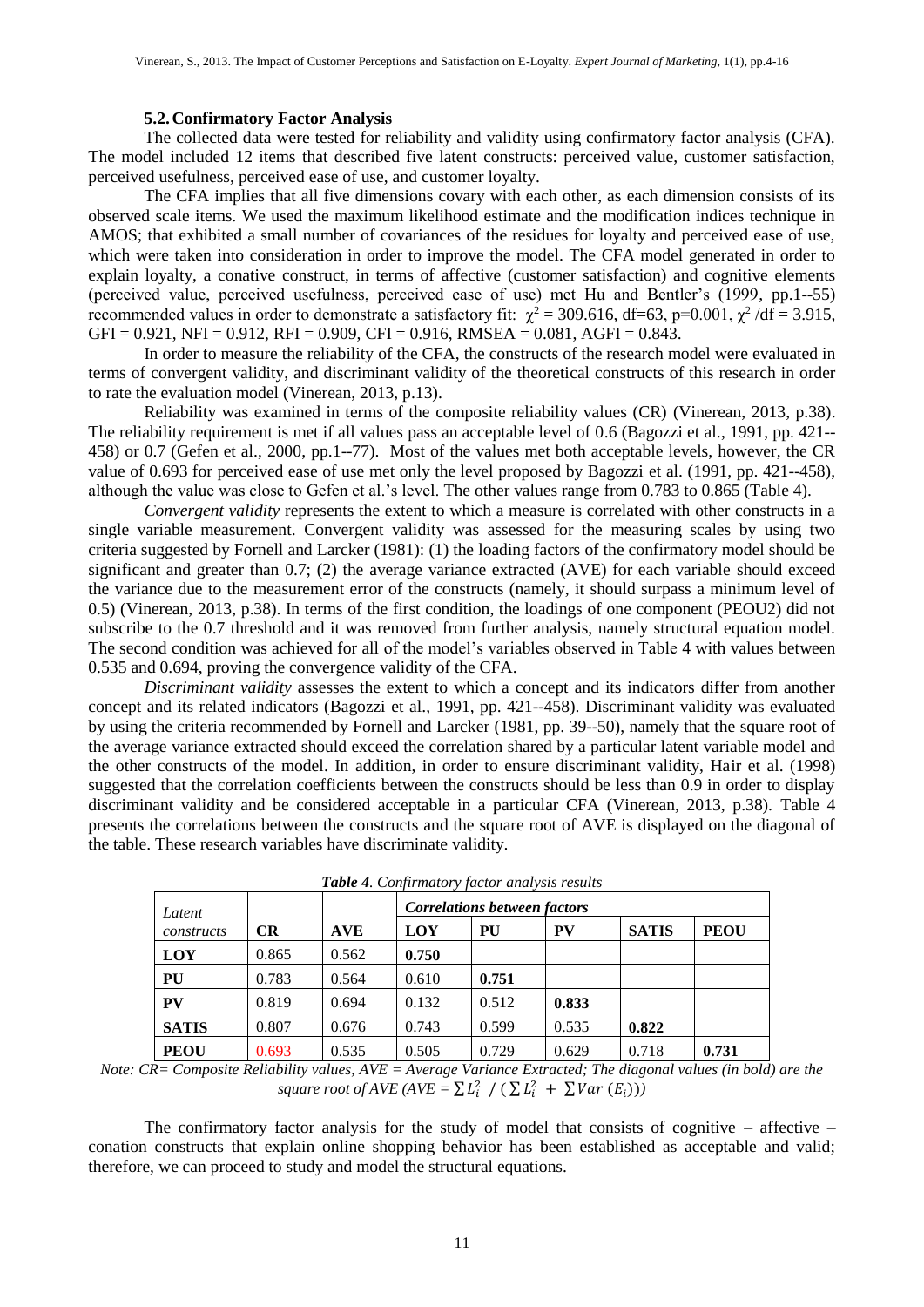#### **5.3. Structural Equation Model**

Structural equation modeling estimates the unknown coefficients in a set of linear structural equations, as is assumes there is causal structure among a set of latent variables, and that the observed variables are indicators of the latent variables (Vinerean et.al., 2013, p.84). A structural equation model represents a series of hypotheses about how variables in the analysis are generated and related (Hu and Bentler, 1999, pp.1--55).

This newly proposed model was tested for examining the hypothesized relationships regarding cognitive –affective – conative constructs in an e-shopping environment. Comparison of all fit indices, with their corresponding recommended values, indicated a good model fit as can be observed in Table5.

*Table 5. Model accuracy measurement*

| Measurement  | Measurement model result | Recommended values |
|--------------|--------------------------|--------------------|
| $\chi^2$     | 24.954 ( $p=0.00$ , 7df) | $p \leq 0.05$      |
| $\chi^2$ /df | 3.564                    | $\leq$ 5           |
| AGFI         | 0.885                    | >0.80              |
| GFI          | 0.954                    | $\geq 0.90$        |
| <b>NFI</b>   | 0.934                    | $\geq 0.90$        |
| <b>RFI</b>   | 0.890                    | $\geq 0.90$        |
| <b>CFI</b>   | 0.48                     | $\geq 0.90$        |
| <b>RMSEA</b> | 0.096                    | < 0.10             |

*Note: χ<sup>2</sup>=Chi-square, χ<sup>2</sup>/df = ratio of Chi-square and degrees of freedom, AGFI = Adjusted Goodness of Fit Index, GFI = Goodness of fit index, NFI = Normed fit index, RFI = Relative fit index, CFI = Comparative fit index, RMSEA = Root mean square error of approximation.*

Table 6 reflects information regarding the unstandardized and standardized coefficients estimates, statistical significance, and standard error of each relationship. It also shows the paths to the proposed hypotheses. Figure 2 depicts the standardized coefficient estimates.

| <b>Table 6.</b> Summary of the hypotheses testing |              |                           |                           |          |            |  |  |  |
|---------------------------------------------------|--------------|---------------------------|---------------------------|----------|------------|--|--|--|
|                                                   | Significance | <i>Unstandardized</i>     | Standardized              | Standard | Hypothesis |  |  |  |
| Hypotheses                                        |              | <b>Regression Weights</b> | <b>Regression Weights</b> | Error    | Result     |  |  |  |
| $H1.PEOU \rightarrow PU$                          | ***          | 0.789                     | 0.759                     | 0.103    | Confirmed  |  |  |  |
| $H2$ . PU $\rightarrow$ PV                        | ***          | 0.686                     | 0.725                     | 0.076    | Confirmed  |  |  |  |
| $H3.PU \rightarrow SATIS$                         | $***$        | 0.392                     | 0.404                     | 0.139    | Confirmed  |  |  |  |
| $H4.PV \rightarrow SATIS$                         | $\ast$       | 0.403                     | 0.394                     | 0.153    | Confirmed  |  |  |  |
| $H5.SATIS \rightarrow LOY$                        | ***          | 0.718                     | 0.730                     | 0.072    | Confirmed  |  |  |  |

*Table 6. Summary of the hypotheses testing*

*\*\*\* Significant at a 0.001 level (Two-tailed), \*\* Significant at a 0.005 level (Two-tailed),* 

*\* Significant at a 0.010 level (Two-tailed)*



*Figure 2. The standardized results of the research model Note: PEOU = perceived ease of use, PU = perceived usefulness, PV = perceived value, SATIS = online customer satisfaction, LOY = online customer loyalty*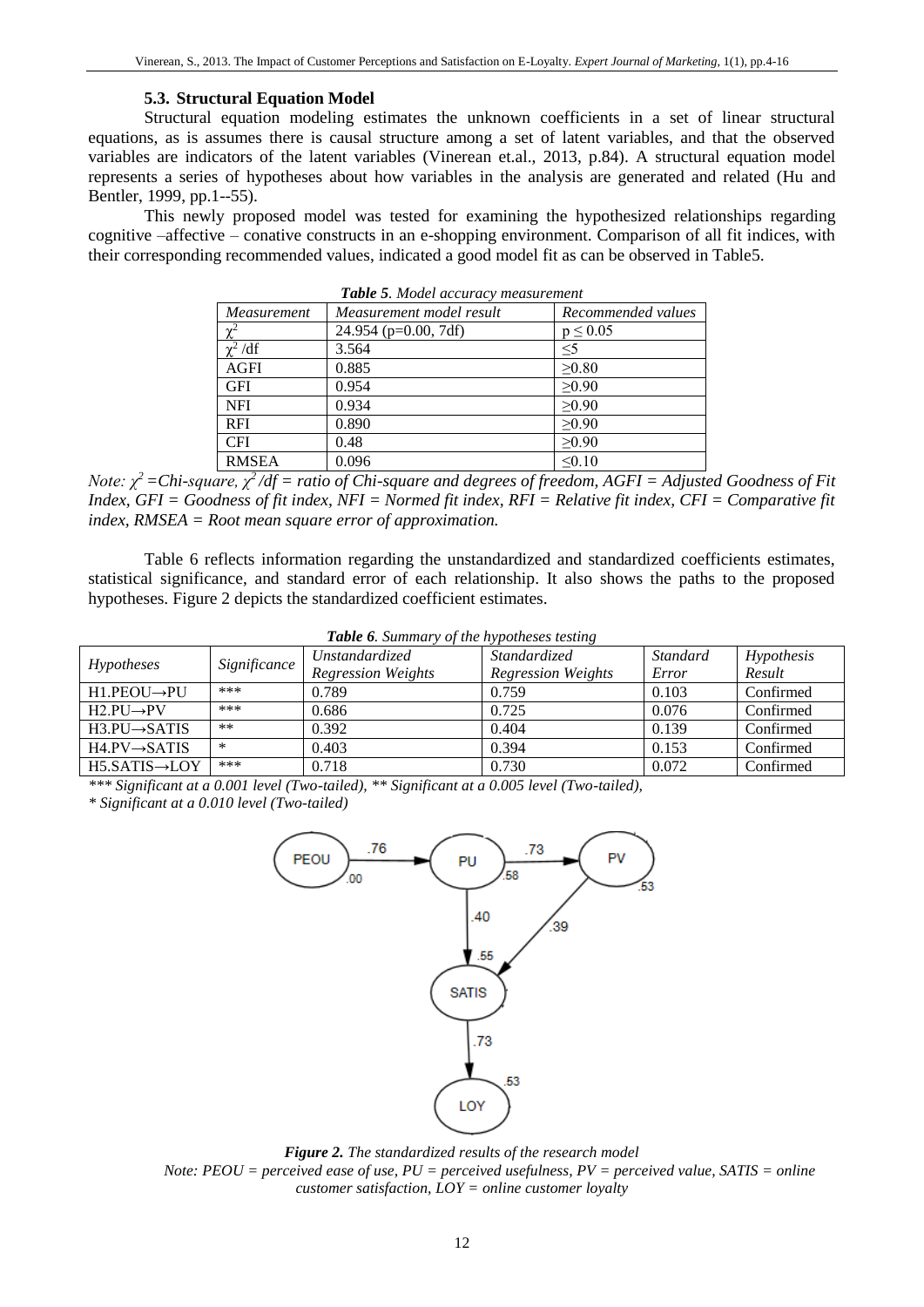The first relationship studied in this model refers to the well-known connection between perceived ease of use and perceived usefulness. The PU - PEOU relationship is represented by a beta coefficient with a value of 0.76, at a 0.001 significance level, denoting the importance of emphasizing in online marketing outlets the accessibility of online purchases, so that consumers can perceive these services as having a high utility for them, and then move on to the use or reuse electronic commerce and e-services constantly and long-term, with positive repercussions for web retailers (Vinerean, 2013, p.47).

Perceived usefulness is positively associated with perceived value, rendering support for H2. Therefore, this relationship has been established to be significant and with a great influence on customers' online perceived value ( $\beta$  = 0.725) in relation to electronic purchases. Moreover, it displays a variance of 53% in perceived value.

In this newly proposed model, online satisfaction is determined by perceived usefulness and perceived value of e-shopping. In accordance with hypothesis 3, the relationship between perceived usefulness and online satisfaction was supported and reflects a moderate score ( $\beta = 0.404$ ). Hypothesis 4 is also significant in the model, as perceived value impacts e-satisfaction with a beta coefficient of 0.394. PU and PV jointly explain 55% of the variance in online customer satisfaction.

Lastly, in the final stages of the model, H5 examined the extent to which satisfaction represents a determinant of e-loyalty. Thus, there is a strong relationship between customer satisfaction and loyalty to buy or recommend online shopping services, and this relationship has an appointed score of 0.73 with significant statistical perspective in the proposed model, , while explaining 53% of the variance in online customer loyalty. In summary, all og the model's hypotheses are confirmed and accepted.

#### **6. Discussion and Conclusion**

#### **6.1.Theoretical Contributions**

This paper empirically tests the interrelationships among cognitive, affective and conative constructs in an Internet retailing setting. As cognitive constructs we used perceived value, perceived usefulness and perceived ease of use. We used a well-known relationship extracted from technology acceptance model in order to exhibit how consumers' perceived ease of use of Internet retailing has an impact on their perceived usefulness. More specifically, we tested how e-customers perceive that their adoption of online shopping can enhance their overall experience and activities, in relation to fostering e-satisfaction that could further lead to e-loyalty. Perceived value is another cognitive dimension that was studied in relation to its affective counterpart. In other words, in this model perceived value is customer cognition of the nature of relational exchanges with suppliers, and satisfaction reflects customers' overall feeling derived from perceived value (Woodruff, 1997, pp.139–153). Particularly online, service intangibility may take new forms and customer perception, both in terms of value, ease of use and usefulness, should be determined in an appropriate manner and with targeted online efforts as they represent direct and indirect influencers of consumer satisfaction.

The affective construct of customer satisfaction is considered an antecedent of loyalty. This relationship is supported by multiple studies, including this one, as increased satisfaction tends to lead to increased eloyalty. Loyal customers are not necessarily satisfied customers, but satisfied customers tend to be loyal customers (Fornell, 1992, pp. 6--21). Satisfying customers should thus be of extreme importance to web retailers in their efforts to keep customers loyal. Therefore, loyalty should represent the ultimate objective of commitment to re-patronize or re-purchase a preferred product and recommend it to peers.

# **6.2.Managerial Implications**

The research has important contributions and input for online service providers whose business models and revenue stream depend on online consumer behavior. Companies wishing to compete in an electronic marketplace need to understand what type of clients they are addressing and develop their online marketing strategy in line with their findings, to capture new electronic customers and to retain the existing ones, by emphasizing loyalty.

In an e-commerce context, building e-loyalty is a difficult challenge that may require consideration by online companies that wish to differentiate themselves from competitors. Nowadays, online companies are focusing on launching e-loyalty programs in which customers obtain substantial benefits by doing most of their online shopping through a single website. This study suggests that in order to achieve this objective of conative perspective, online companies should consider focusing on customer satisfaction first, in order to lock in the affective perspective. Cognitive constructs such as perceived value, perceived usefulness and perceived ease of use should play a major role in marketing strategies. In the beginning of the transaction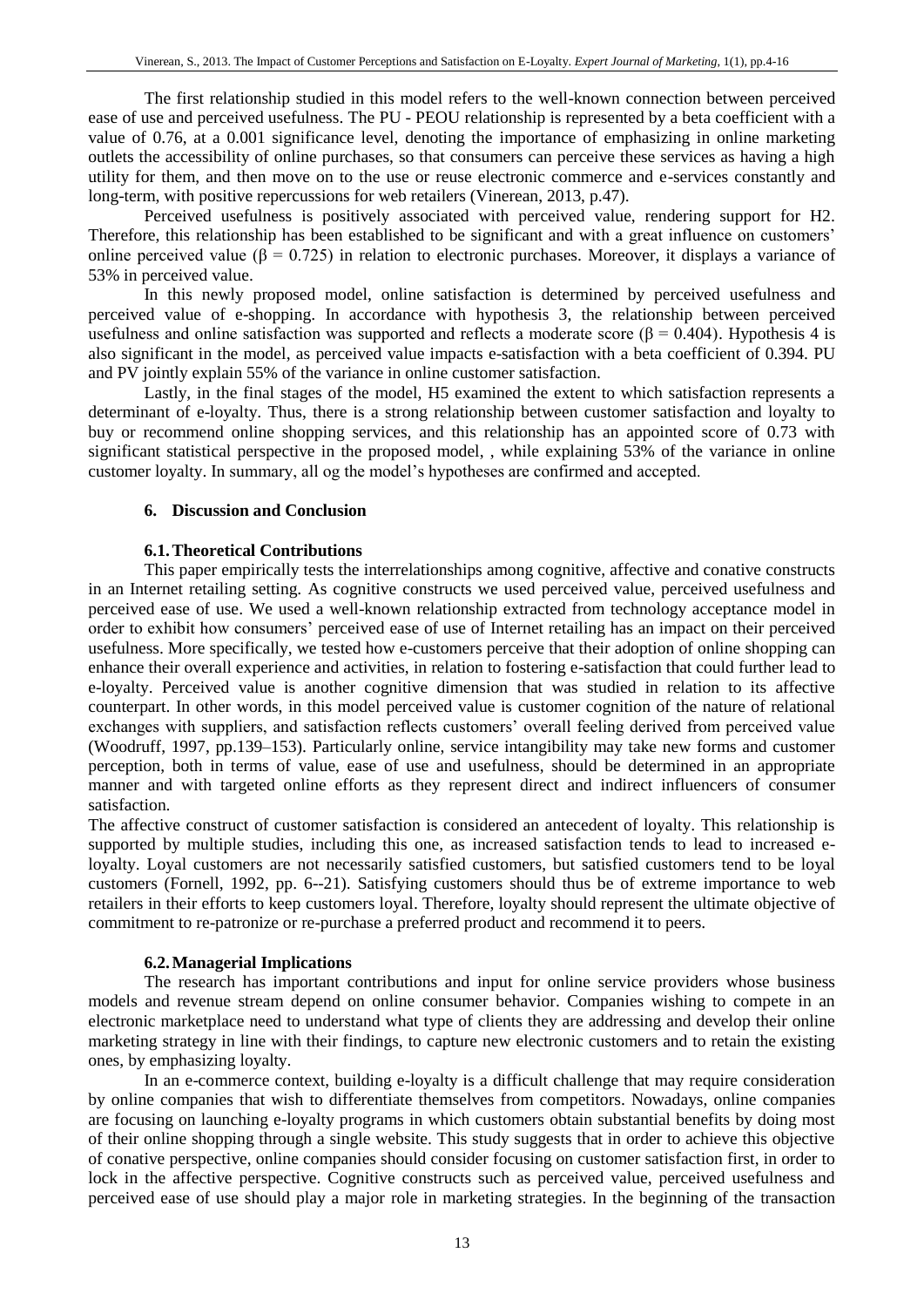stage, customers search for information about e-service offerings, but most importantly they want to be assured about the benefits of pursuing such an e-commerce channel and how it can enhance their productivity.

These assessing activities are comparable with other online companies' websites. If a website that is logical and convenient to use facilitates fast completion of a transaction, it is likely that customers will come back, particularly for those goal-oriented shoppers who are busy and more interested in ease of access and information about products and customer service (Souitaris and Balabanis, 2007, pp. 244--261). Moreover, loyalty is extremely important because it provides information on future customer behavior, and the likelihood of future use or recommendation of the company or brand to other customers (Reichheld, 2003, pp. 46--54).

#### **6.3.Limitations and Future Directions**

The limitations of the study include the ones commonly associated with surveys. Pinsonneault and Kraemer (1993, pp.75--105) have identified several weaknesses in survey-based studies, such as: unsystematic and inadequate sampling procedures, low response rates, weak linkages between units of analysis and respondents, and over-reliance on cross-sectional surveys where longitudinal surveys are really needed. While the representativeness of the sample can always be improved, for this research special efforts were made to have high response rates and for the sample to be reflective of the target population. Further, as with other Internet-based studies, the sample was skewed toward younger, more educated demographics. Nonetheless, such consumers are the main target audience for online marketers.

Considering the fact that this analysis was conducted at an international level, the sample size was modest. Even though, the results were consistent with the proposed hypotheses, a larger sample size might have resulted in stronger results for this new model.

Another important limitation of the study was that it did not include in its analysis demographic variables, such as sex, age, social class, and ethnicity. This aspect can prove to be a further area of research by improving and extending the model and including demographic variables as mediation variables.

Moreover, in terms of limitations and future lines of research, the present study analyzes online purchasing behavior without specifying a particular type of product or service, an aspect which should be considered in new studies in order to provide a more specific framework of further validation.

#### **7. References**

- Anderson, E. and Mittal, V., 2000. Strengthening the satisfaction-profit chain. *Journal of Service Research*, 3 (2), pp. 107-120.
- Anderson, E., Fornell, C. and Lehmann, D., 1994. Customer satisfaction, market share, and profitability: findings from Sweden. *The Journal of Marketing*, pp. 53-66.
- Anderson, R., 1973. Consumer dissatisfaction: the effect of disconfirmed expectancy on perceived product performance. *Journal of Marketing Research*, pp. 38-44.
- Anderson, R. and Srinivasan, S., 2003. E-satisfaction and e-loyalty: A contingency framework. *Psychology & Marketing*, 20 (2), pp. 123-138.
- Bagozzi, R., 1997. Goal-directed behaviors in marketing: Cognitive and emotional perspectives. *Psychology & Marketing*, 14 (6), pp. 539-543.
- Bagozzi, R., Yi, Y. and Phillips, L., 1991. Assessing construct validity in organizational research. *Administrative Science Quarterly, 36,* pp. 421-458.
- BCG. 2012. *Retail 2020 – Competing in a changing industry.* Available online at: https://www.bcgperspectives.com/content/articles/retail\_digital\_economy\_retail\_2020\_competing\_in\_c hanging\_industry/
- Bhattacherjee, A., 2001. Understanding information system continuance An Expectation Confirmation. *MIS Quarterly*, 25(3), pp. 351--370.
- Casalo, L., Flavian, C. and Guinaliu, M. 2008. The role of perceived usability, reputation, satisfaction and consumer familiarity on the website loyalty formation process. *Computers in Human Behavior*, 24 (2), pp. 325-345.
- Chang, H. and Chen, S. 2008. The impact of customer interface quality, satisfaction and switching costs on e-loyalty: Internet experience as a moderator. *Computers in Human Behavior*, 24 (6), pp. 2927-2944.
- Chen., S.-C. 2012. The customer satisfaction–loyalty relation in an interactive e-service setting: The mediators. Journal of Retailing and Consumer Services 19, pp.202-210
- Cronbach, L. J. 1970. *Essentials of psychological testing*. New York: Harper and Row.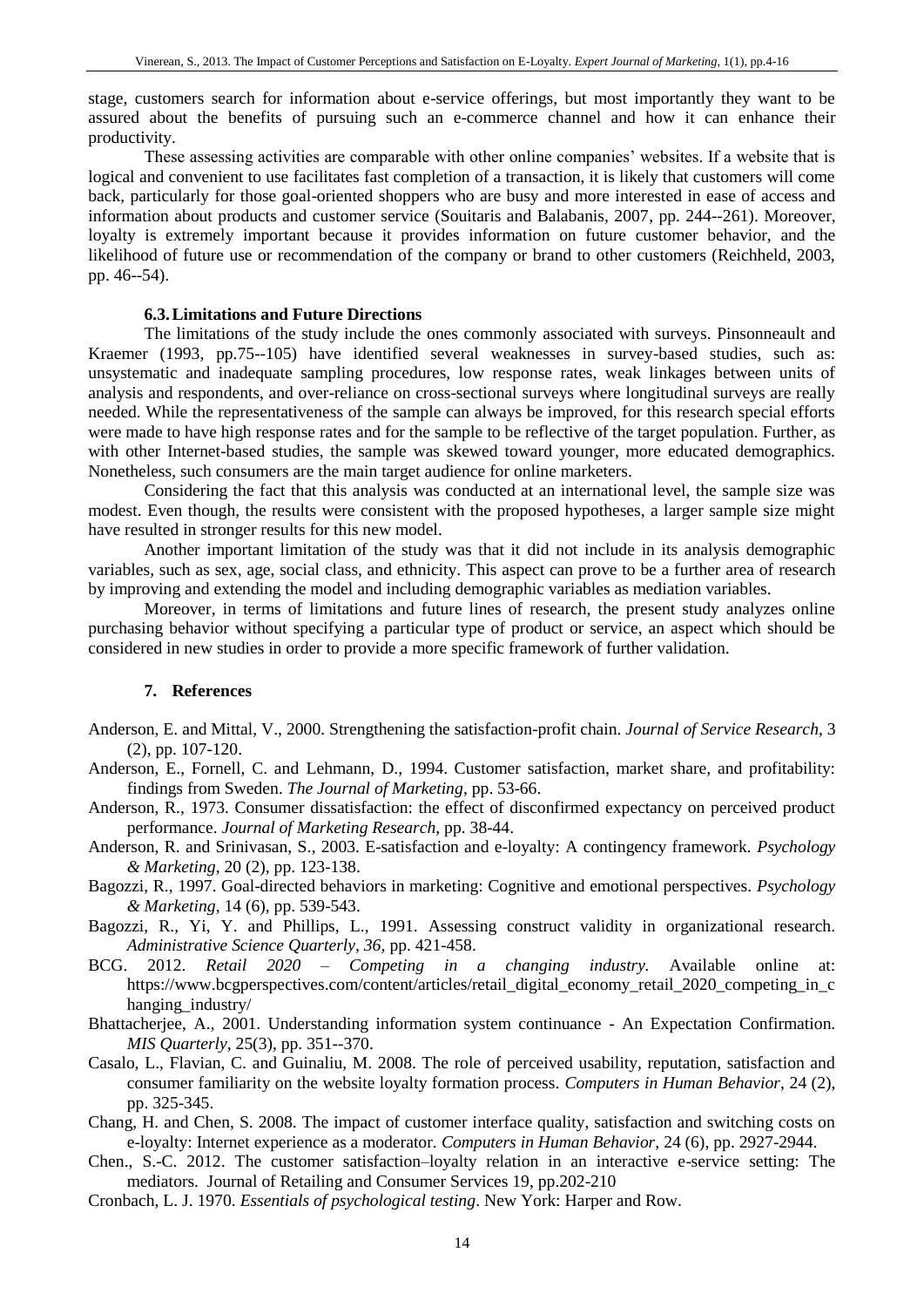- Davis, F. D., Bagozzi, R. P. and Warshaw, P. R.1989. User acceptance of computer technology: a comparison of two theoretical models. *Management Science*, 35(8), pp.982-1002.
- Dick, A. and Basu, K. 1994. Customer loyalty: toward an integrated conceptual framework. *. Journal of the Academy of Marketing Science*, 22 (2), pp. 99--113.
- Edelman, D.C. 2010. *Branding in the Digital Age: You're Spending Your Money in All the Wrong Places*, Boston: Harvard Business Review, December Issue
- Field, A. 2005. *Discovering statistics using SPSS*. London: Sage Publications.
- Fishbein, M. and Ajzen, I. 1975. *Belief, attitude, intention, and behavior*. Reading, Mass.: Addison-Wesley Pub. Co.
- Fornell, C. 1992. A national customer satisfaction barometer: the Swedish experience. *Journal of Marketing*, pp. 6-21.
- Fornell, C. and Larcker, D. 1981. Evaluating structural equation models with unobservable variables and measurement error. *Journal of Marketing Research*, pp. 39-50.
- Gefen, D., Straub, D.W. and Boudreau, M.-C. 2000. Structural equation modeling and regression: guidelines for research practice. *Communication of the Association for Information Systems*, 4 (7), pp.1-77.
- Gustafsson, A., Johnson, M.D. and Roos, I. 2005. The Effects of Customer Satisfaction, Relationship Commitment Dimensions, and Triggers on Customer Retention. *Journal of Marketing,* 69(4), pp. 210- 218.
- Hair, J. F., Anderson, R. E., Tatham, R. L. and Black, W. C. 1998. *Multivariate data analysis* (5th ed.). Englewood Cliffs: Prentice Hall.
- Hu, L. and Bentler, P. (1999), Cutoff criteria for fit indexes in covariance structure analysis: Conventional criteria versus new alternatives. *Structural Equation Modeling: A Multidisciplinary Journal*, 6(1), pp.1- 55.
- Jacoby, J. and Chestnut, R. W. 1978. *Brand Loyalty: Measurement and Management*. NY: John Wiley and Sons Inc.
- Karahanna, E.; Straub, D. W. and Chervany, N.L. 1999. Information Technology Adoption Across Time: A Cross-Sectional Comparison of Pre-Adoption and Post-Adoption Beliefs,. *MIS Quarterly,* 23(2), June, pp. 183-213.
- Lin, H., 2007. The role of online and offline features in sustaining virtual communities. *Internet Research,* 17 (2), pp.119-138.
- Malhotra, N.K. and Birks, D.F. 2009. *Marketing Research – An Applied Approach (3rd Edition),* Essex: Pearson Education-Prentice Hall
- Oliver, R. L. 1980. A cognitive model of the antecedents and consequences of satisfaction decisions. *Journal of Marketing,* 17, pp. 460-469
- Oliver, R. L. 1997. *Satisfaction: A behavioral perspective on the consumer*. McGraw-Hill.
- Oliver, R. L. 1999. Whence consumer loyalty?. *Journal of Marketing*, 63(4), pp.33-44.
- Parasuraman, A., Zeithaml, V. A. and Berry, L. L. 1988. SERVQUAL: A multiple-item scale for measuring consumer perceptions of service quality. *Journal of Retailing*, 64, pp. 1-40.
- Pinsonneault, A. and Kraemer, K. L. 1993. Survey research methodology in management information systems: an assessment. *Journal of Management Information Systems*, 10(2), pp.75-105.
- Reichheld, Frederick F. 2003. The one number you need to grow. *Harvard Business Review*, 81(12), pp.46-- 54
- Shankar, V., Smith, A. K., and Rangaswamy, A. 2002. Customer satisfaction and loyalty online and offline environments. *Journal of Retailing*, 80, pp. 317-330.
- Sirdeshmukh, D., Singh, S., Sabol, B. 2002. Consumer trust, value, and loyalty in relational exchange. *Journal of Marketing*, 66(1), pp. 15-37.
- Souitaris, V., Balabanis, G. 2007. Tailoring online retail strategies to increase customer satisfaction and loyalty. *Long Range Planning*, 40, pp. 244-261.
- Srinivasan, S. S., Anderson, R. and Ponnavolu, K. 2002. Customer loyalty in e-commerce: An exploration of its antecedents and consequences. *Journal of Retailing*, 78(1), pp. 41-50.
- Too, L., Souchon, A. and Thirkell, P. 2001. Relationship marketing and customer loyalty in a retail setting: a dyadic exploration. *Journal of Marketing Management*, 17 (3-4), pp. 287-319.
- Venkatesh, V. and Davis, F. D. 2000. A theoretical extension of the technology acceptance model: Four longitudinal field studies. *Management Science*, 46(2), pp.186-204.
- Vinerean, S. 2013. *Applying Online Behavioral Models in Internet Retailing*. Saarbrücken: LAP LAMBERT Academic Publishing.
- Vinerean, S. Cetina, I., Dumitrescu, L. and Opreana, A. 2013. Modeling Trust to Study Consumers'